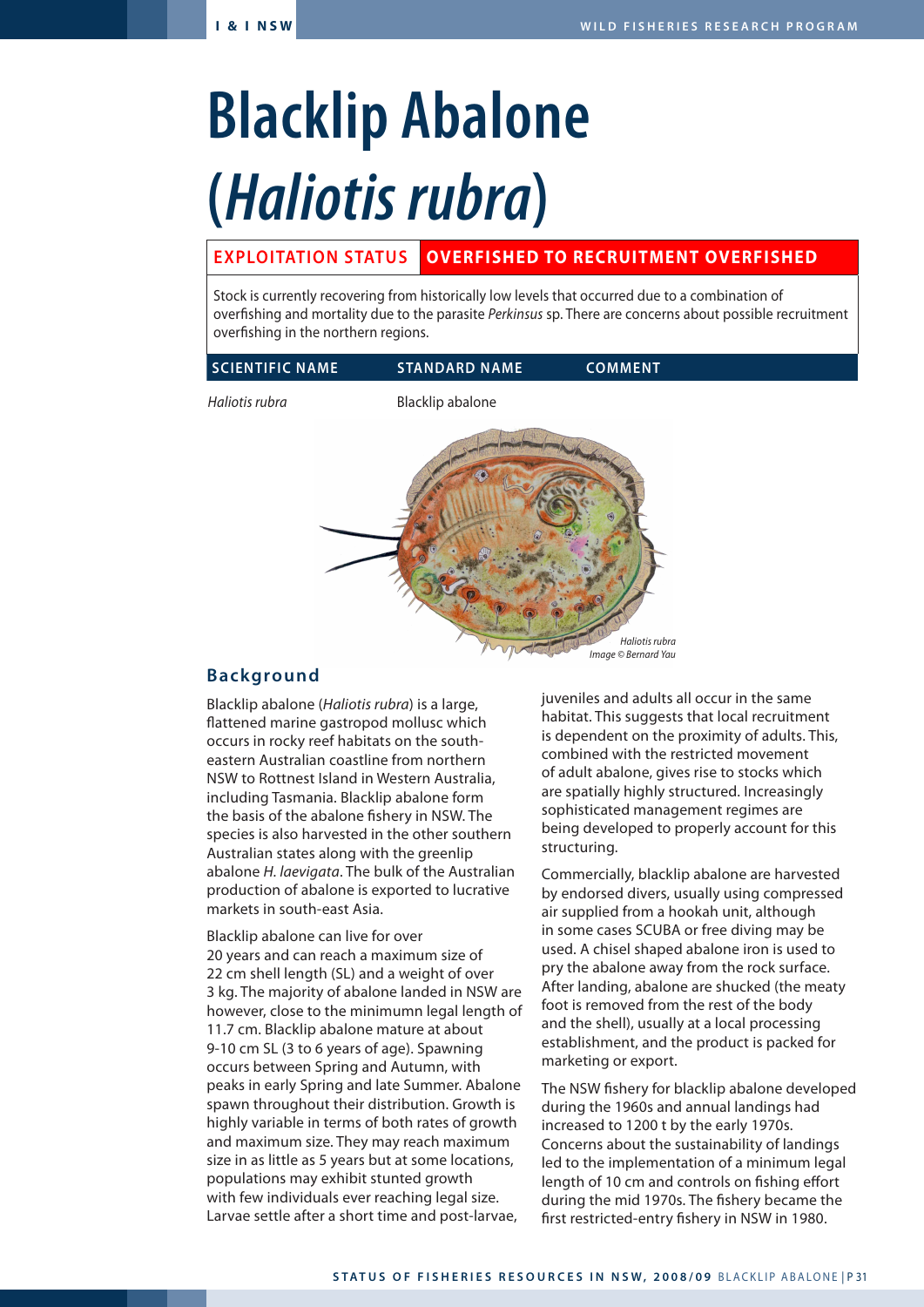By the late 1980s, the minimum legal length had been increased, in several increments, to 11.5 cm and a quota of 10 t per commercial diver was introduced. Provisional shares were allocated in 1996 with an associated total allowable commercial catch (TACC) of 333 t. The final stage of transition to share management occurred in 2000 when a TACC of 305 t was shared among 37 shareholders. The fishery was assessed as "Fully exploited" with adequate and stable biomass levels and a value at first point of sale of about \$15 million. There was, however, concern about declining stocks of blacklip abalone in the northern parts of the fishery, due to a combination of fishing pressure and mortalities due to a protistan parasite (*Perkinsus* sp.). During the following 5 years (2000 – 2005), catch rates declined markedly across the fishery to historical lows. Increasingly pessimistic stock assessments resulted in a series of significant reductions in TACC.

Despite improving catch rates during the past 4 years (2006 – 2009) and some positive signs of recovery of stocks, the minimum legal length was increased by 2 mm to 11.7 cm in 2008 and the TACC was reduced to its historical low of 75 t in 2009/10. In response to the impact on the stock of infection by the *Perkinsus* parasite, harvesting of abalone by both commercial and recreational fishers has been banned in the area between Port Stephens and Jervis Bay. Whilst, during the past few years, the blacklip abalone stock has experienced a period of increased productivity, due to a pulse of recruitment and/ or improved growth rates, the stock remains at a very low level. Consequently, the most recent determination of a TACC of 82 t for 2010/11 represents a small increase on the previous year but is still low compared with historical catch levels.

In summary, the past decade has seen significant declines in stock abundance, fishery production and fishery value. Moreover, market prices have fallen due to increased competition from aquaculture product.

Recreational divers are permitted to take abalone from areas that aren't closed to fishing by free diving (no use of compressed air). However, there is a significant problem with illegal landings (both greater than the bag limit and abalone smaller than the minimum legal length), and efforts to improve compliance with the fishery regulations continue.

### **Additional Notes**

- A high value species caught mainly on the south coast of NSW on rocky ocean shores and shallow reefs.
- The commercial fishery is managed by TACC and is closely monitored, with annual assessment by the Total Allowable Catch Committee.
- Prior to 2008 a fishery independent survey was used to index the abundance of blacklip abalone, however surveys have not been conducted in recent years.
- Stock is assessed annually using a dynamic population model - biomass is estimated relative to the 1994 benchmark level.
- There is a minimum legal size of 11.7 cm shell length in NSW. The bag limit for abalone was reduced from 10 to 2 in 2005.

## **Catch**

#### *Recreational Catch of Blacklip Abalone*

The annual recreational harvest of blacklip abalone in NSW is likely to be less than 20 t. Recreational landings of abalone are considered to have declined following the reduction in the bag limit from 10 to 2, and the TAC committee believes that annual recreational landings are currently around 10 t or less (TAC Committee, 2009).

*Historical Landings of Blacklip Abalone*



**Commercial landings (including available historical records) of blacklip abalone for NSW from 1960 to 2009 for all fishing methods.**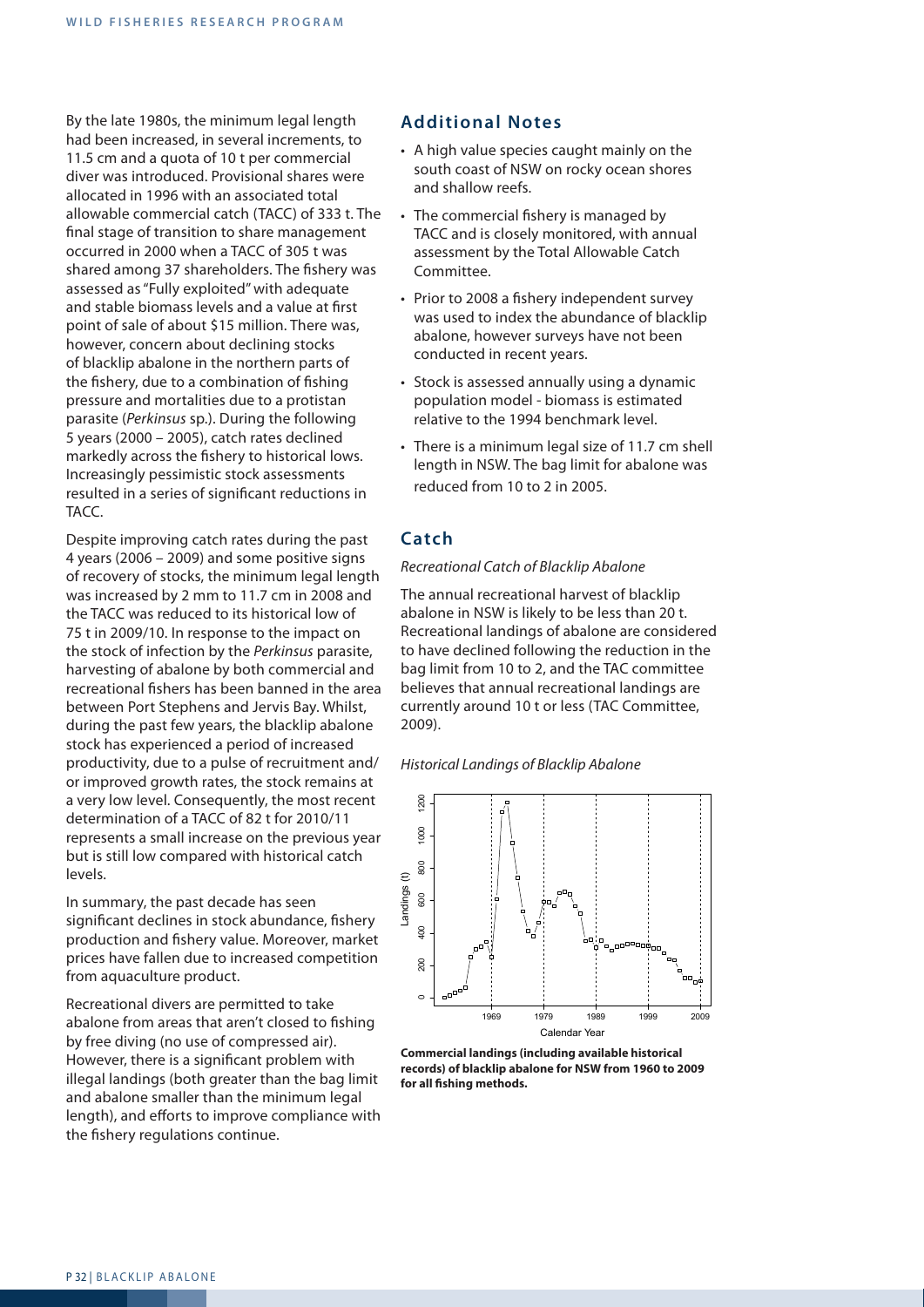

#### *Catch Per Unit Effort Information of Abalone by Region in NSW*

**Annual CPUE (kg/hr) of blacklip abalone from the commercial fishery in NSW, by region, 1987 - 2009. Note that catch rates are not a robust indicator of abundance in many cases. Caution should be applied when interpreting these results. Note: No data for 1989. Region 1 and 2 affected by recent closures.**